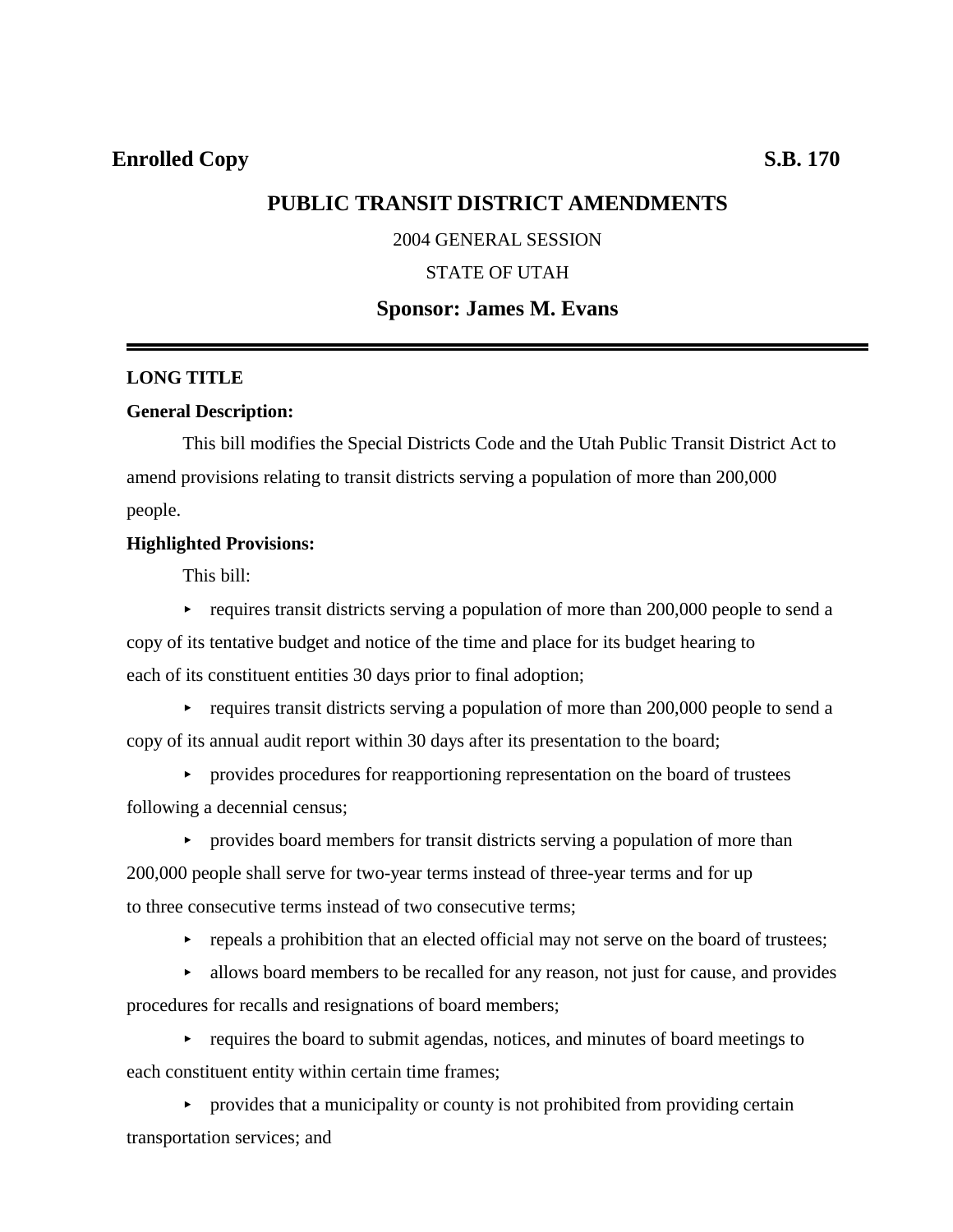# **S.B. 170 Enrolled Copy**

 $\blacktriangleright$  makes technical changes.

## **Monies Appropriated in this Bill:**

None

## **Other Special Clauses:**

This bill provides a coordination clause.

### **Utah Code Sections Affected:**

AMENDS:

**17A-1-502**, as last amended by Chapter 145, Laws of Utah 1997

**17A-1-503**, as last amended by Chapter 145, Laws of Utah 1997

**17A-2-1038**, as last amended by Chapter 9, Laws of Utah 2001

**17A-2-1051**, as last amended by Chapter 254, Laws of Utah 2000

**17A-2-1063**, as enacted by Chapter 217, Laws of Utah 1998

ENACTS:

**17A-2-1060.1**, Utah Code Annotated 1953

*Be it enacted by the Legislature of the state of Utah:*

Section 1. Section **17A-1-502** is amended to read:

### **17A-1-502. Special districts to submit budgets.**

(1) (a) [Within] Except as provided in Subsection (1)(b), within 30 days after it is approved by the board, and at least 30 days before the board adopts a final budget, the board of each independent special district with an annual budget of \$50,000 or more shall send a copy of its tentative budget and notice of the time and place for its budget hearing to:

(i) each of its constituent entities that has in writing requested a copy; and

(ii) to each of its customer agencies that has in writing requested a copy.

(b) Within 30 days after it is approved by the board, and at least 30 days before the board adopts a final budget, the board of a public transit district serving a population of more than 200,000 people shall send a copy of its tentative budget and notice of the time and place for its budget hearing to: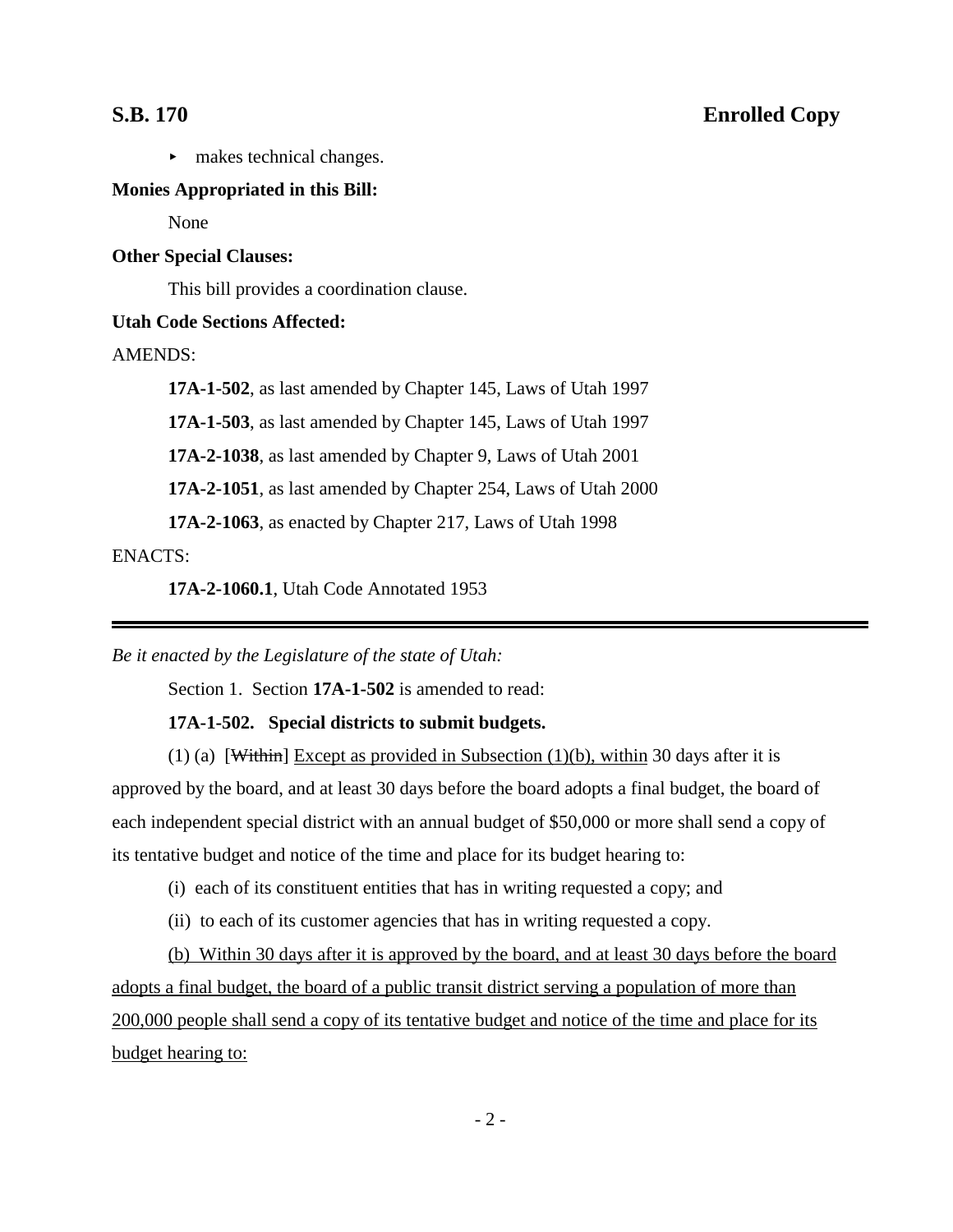(i) each of its constituent entities; and

(ii) to each of its customer agencies that has in writing requested a copy.

 $[(\theta)]$  (c) The special district shall include with the tentative budget a signature sheet that includes:

(i) language that the constituent entity or customer agency received the tentative budget and has no objection to it; and

(ii) a place for the chairperson or other designee of the constituent entity or customer agency to sign.

(2) Each constituent entity and each customer agency that receives the tentative budget shall review the tentative budget submitted by the district and either:

(a) sign the signature sheet and return it to the district; or

(b) attend the budget hearing or other meeting scheduled by the district to discuss the objections to the proposed budget.

(3) (a) If any constituent entity or customer agency that received the tentative budget has not returned the signature sheet to the special district within 15 calendar days after the tentative budget was mailed, the special district shall send a written notice of the budget hearing to each constituent entity or customer agency that did not return a signature sheet and invite them to attend that hearing.

(b) If requested to do so by any constituent entity or customer agency, the special district shall schedule a meeting to discuss the budget with the constituent entities and customer agencies.

(c) At the budget hearing, the special district board shall:

(i) explain its budget and answer any questions about it;

(ii) specifically address any questions or objections raised by the constituent entity, customer agency, or those attending the meeting; and

(iii) seek to resolve the objections.

(4) Nothing in this part prevents any special district board from approving or implementing a budget over any or all constituent entity's or customer agency's protests, objections, or failure to respond.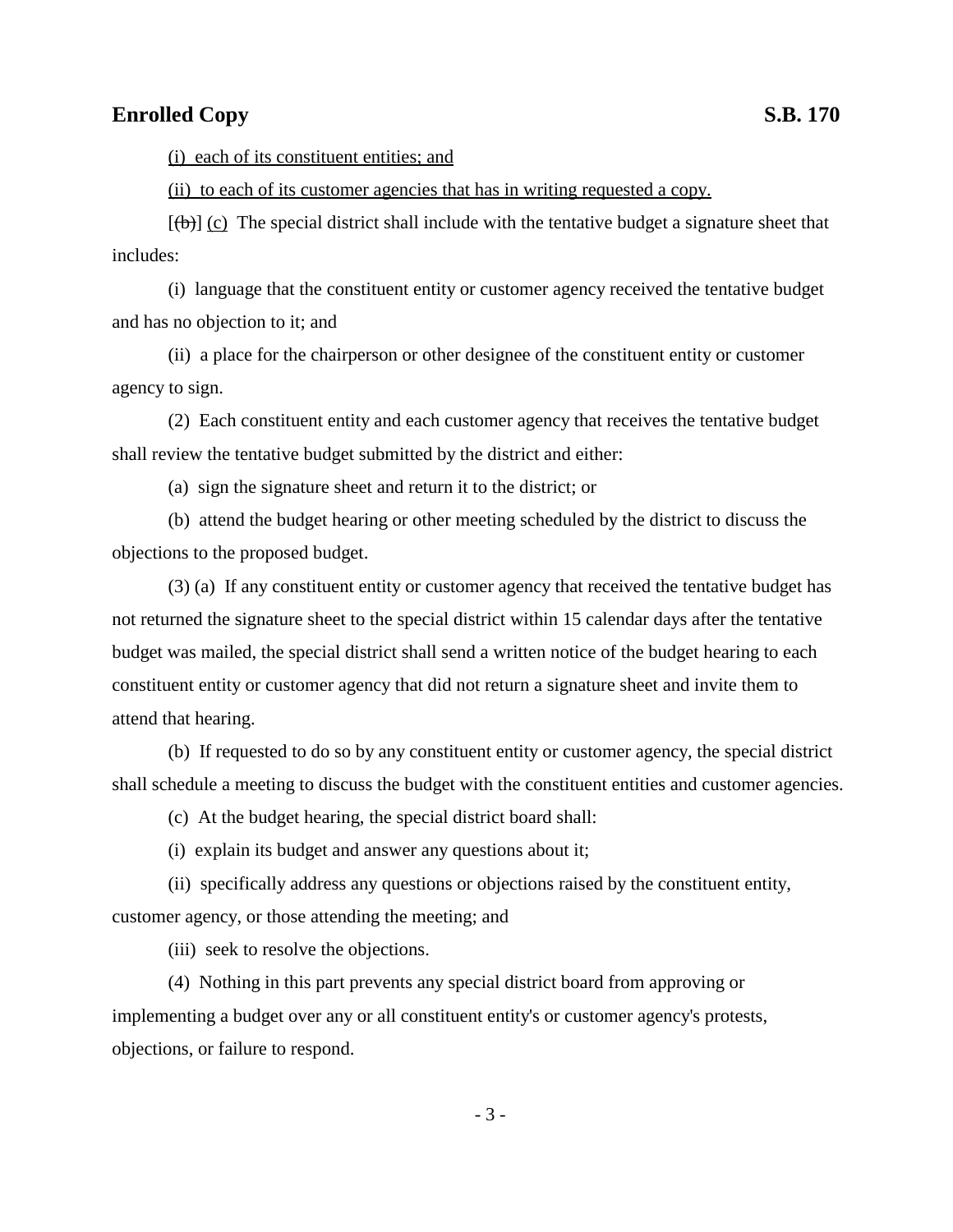Section 2. Section **17A-1-503** is amended to read:

## **17A-1-503. Special districts to submit audit reports.**

(1) (a) [Within] Except as provided in Subsection (1)(b), within 30 days after it is presented to the board, the board of each independent special district with an annual budget of \$50,000 or more shall send a copy of any audit report to:

 $[(a)]$  (i) each of its constituent entities that has in writing requested a copy; and

 $[(\theta)]$  (ii) each of its customer agencies that has in writing requested a copy.

(b) Within 30 days after it is presented to the board, the board of a public transit district serving a population of more than 200,000 people shall send a copy of its annual audit report to:

(i) each of its constituent entities; and

(ii) each of its customer agencies that has in writing requested a copy.

(2) Each constituent entity and each customer agency that received the audit report shall review the audit report submitted by the district and, if necessary, request a meeting with the independent special district board to discuss the audit report.

(3) At the meeting, the special district board shall:

- (a) answer any questions about the audit report; and
- (b) discuss their plans to implement suggestions made by the auditor.

Section 3. Section **17A-2-1038** is amended to read:

**17A-2-1038. Board of trustees -- Appointment -- Apportionment -- Qualifications -- Quorum -- Compensation -- Terms.**

(1) (a) All powers, privileges, and duties vested in any incorporated district shall be performed by a board of trustees.

(b) The board may delegate the exercise of any duty to any of the offices created under this part.

(2) If 200,000 people or fewer reside within the district boundaries:

(a) the board of trustees shall consist of trustees appointed by the legislative bodies of each municipality, county, or unincorporated area within any county on the basis of one trustee for each full unit of regularly scheduled passenger routes proposed to be served by the district in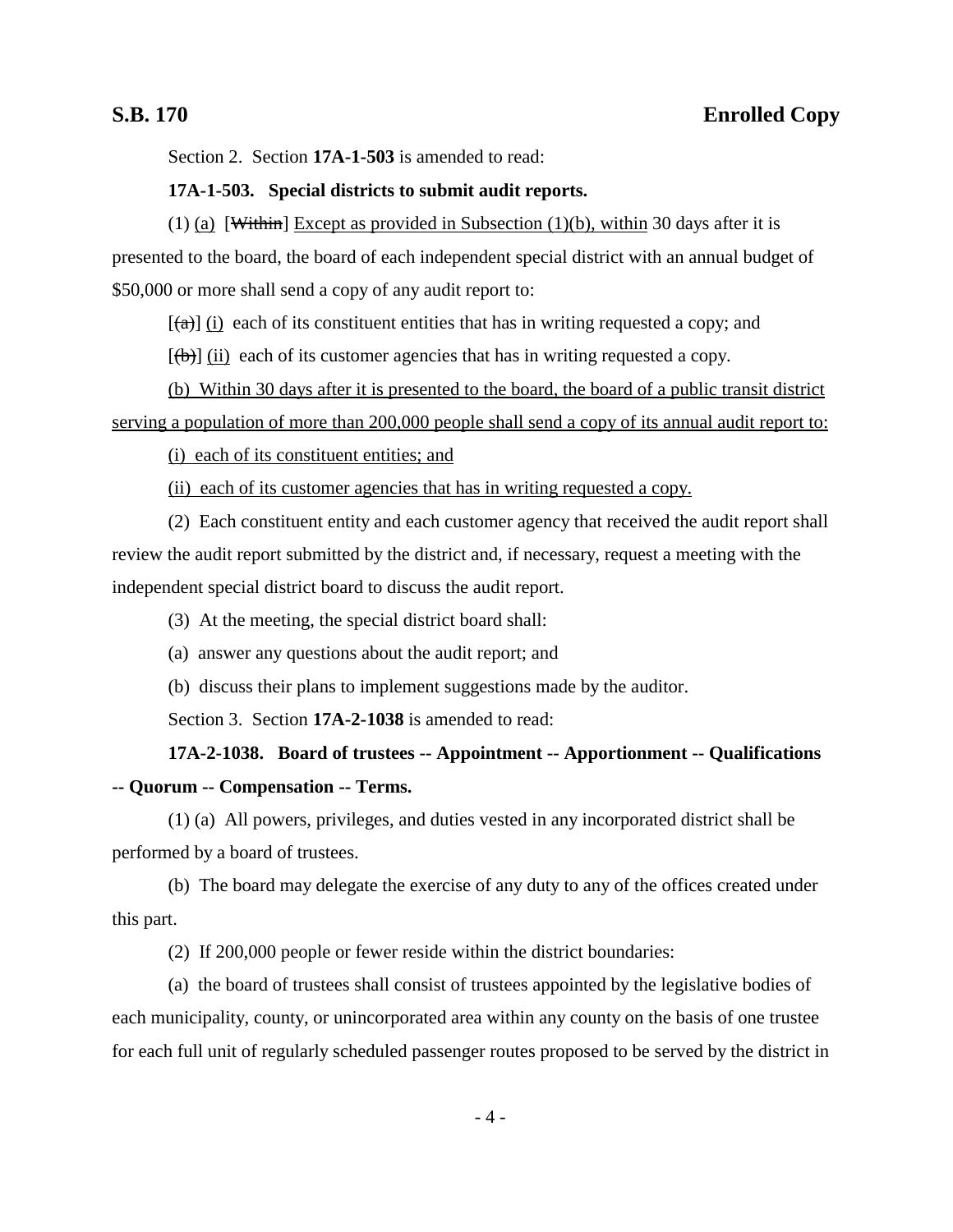each municipality or unincorporated area within any county in the following calendar year;

(b) the number of service miles comprising a unit shall be determined jointly by the legislative bodies of the municipalities or counties comprising the district;

(c) trustees shall be appointed and added to the board or omitted from the board at the time scheduled routes are changed, or as municipalities, counties, or unincorporated areas of counties annex to or withdraw from the district using the same appointment procedures; and

(d) municipalities, counties, and unincorporated areas of counties in which regularly scheduled passenger routes proposed to be served by the district in the following calendar year is less than a full unit, as defined in Subsection (2)(a), may combine with any other similarly situated municipality or unincorporated area to form a whole unit and may appoint one trustee for each whole unit formed.

(3) If more than 200,000 people reside within the district boundaries, the board of trustees shall consist of 15 trustees appointed as described under Subsections (4) and (5).

 $(4)$  (a) Except as provided under Subsections  $(4)(b)$  and (c), the board shall apportion members to each county within the district [based on] using an average of:

 $f(t)$  from the effective date of this act until the apportionment following the year  $2000$ decennial United States Census Bureau report, the proportion of population included in the district and residing within each county, rounded to the nearest 1/15 of the total transit district population; and]

[(ii) beginning with the first apportionment following the year 2000 decennial United States Census Bureau report, an average of:]

 $[(A)]$  (i) the proportion of population included in the district and residing within each county, rounded to the nearest 1/15 of the total transit district population; and

 $[\overrightarrow{AB}]$  (ii) the proportion of transit sales and use tax collected from areas included in the district and within each county, rounded to the nearest 1/15 of the total transit sales and use tax collected for the transit district.

(b) The board shall join an entire or partial county not apportioned a member under this subsection with an adjacent county for representation. The combined apportionment basis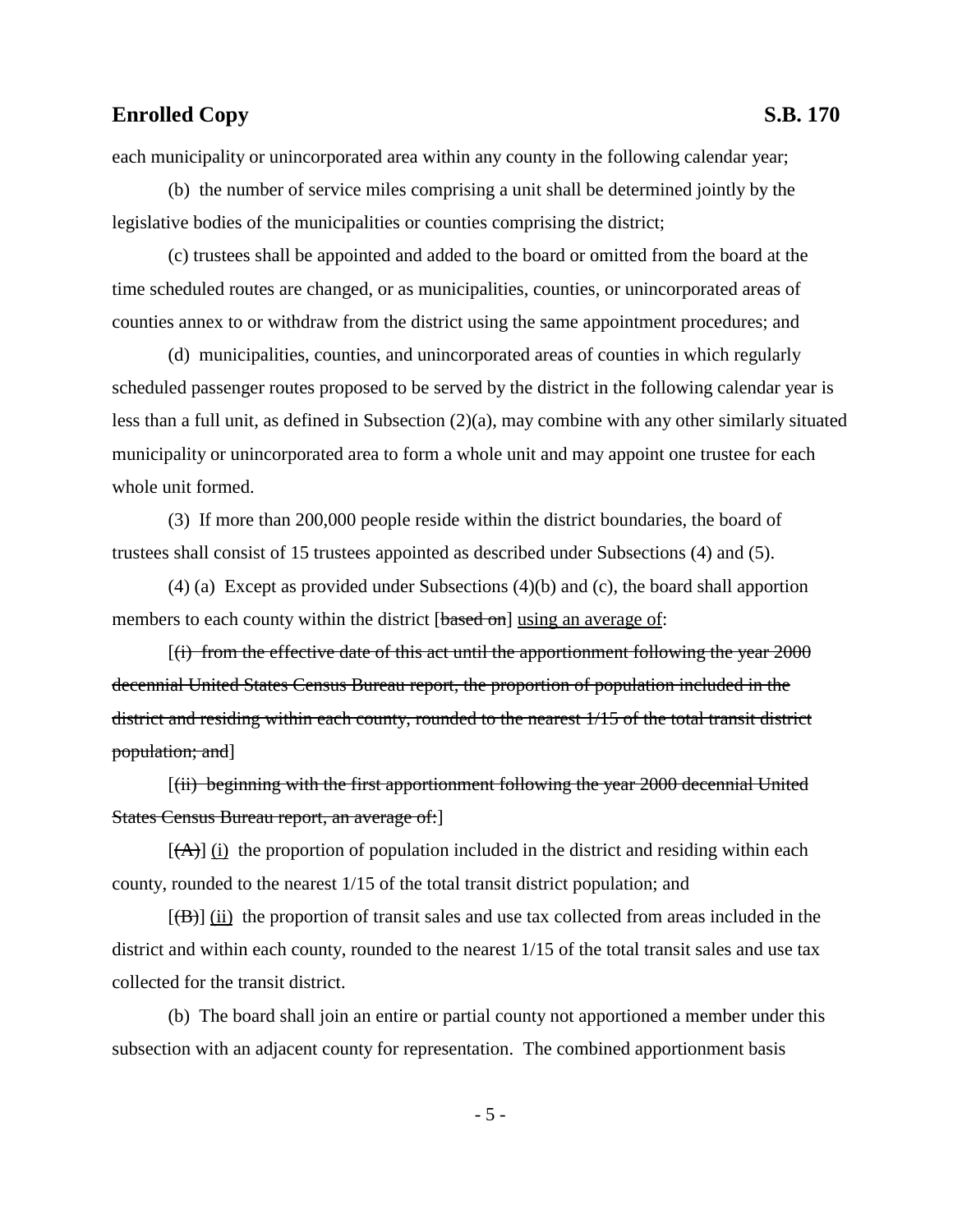# **S.B. 170 Enrolled Copy**

included in the district of both counties shall be used for the apportionment.

(c) If rounding to the nearest 1/15 of the total transit district apportionment basis under Subsection (4)(a) results in an apportionment of:

(i) more than 15 members, the county or combination of counties with the smallest additional fraction of a whole member proportion shall have one less member apportioned to it; or

(ii) less than 15 members, the county or combination of counties with the largest additional fraction of a whole member proportion shall have one more member apportioned to it.

(5) (a) If the unincorporated area of a county is at least 1/15 of the district's population, the county executive, with the advice and consent of the county legislative body, shall appoint one trustee to represent each 1/15 of the district's population within a county's unincorporated area population.

(b) If a municipality's population is at least 1/15 of the district's population, the chief municipal executive, with the advice and consent of the municipal legislative body, shall appoint one trustee to represent each 1/15 of the district's population within a municipality.

(c) The number of trustees appointed from a county and municipalities within a county under Subsections (5)(a) and (b) shall be subtracted from the county's total member apportionment under Subsection (4).

(d) If the entire county is within the district, the remaining trustees for the county shall represent the county or combination of counties if Subsection (4)(b) applies, or the municipalities within the county.

(e) If the entire county is not within the district, and the county is not joined with another county under Subsection (4)(b), the remaining trustees for the county shall represent a municipality or combination of municipalities.

(f) Except as provided under Subsections (5)(a) and (b), trustees representing counties, combinations of counties if Subsection (4)(b) applies, or municipalities within the county shall be designated and appointed by a simple majority of the chief executives of the municipalities within the county or combinations of counties if Subsection (4)(b) applies. The appointments shall be made by joint written agreement of the appointing municipalities, with the consent and approval

- 6 -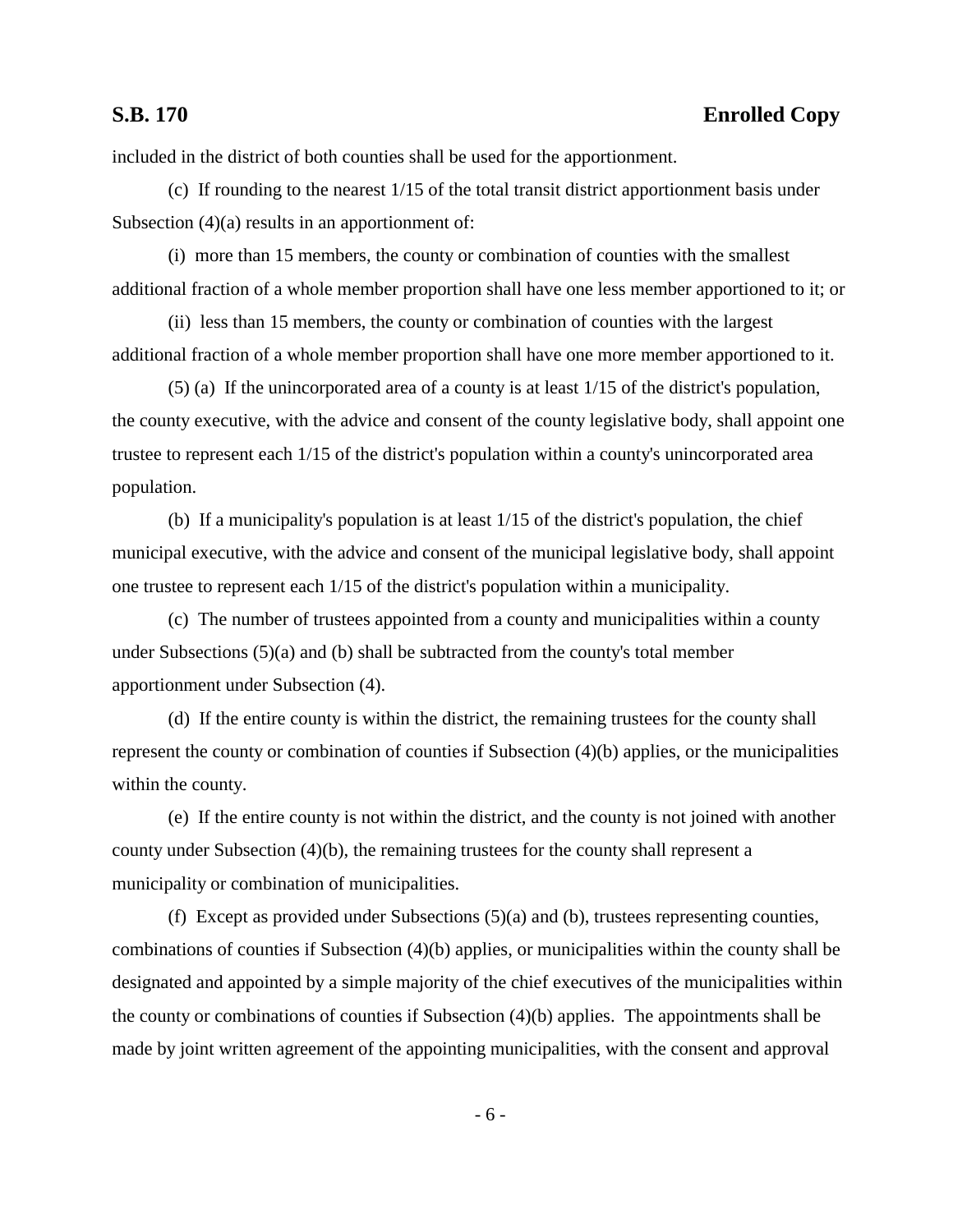of the county legislative body of the county that has at least 1/15 of the district's apportionment basis.

(g) Trustees representing a municipality or combination of municipalities shall be designated and appointed by the chief executive officer of the municipality or simple majority of chief executive officers of municipalities with the consent of the legislative body of the municipality or municipalities.

(h) The appointment of trustees shall be made without regard to partisan political affiliation from among citizens in the community.

(i) Each trustee shall be a bona fide resident of the municipality, county, or unincorporated area or areas which the trustee is to represent for at least six months before the date of appointment, and must continue in that residency to remain qualified to serve as a trustee.

 $[(i)$  (i) Each trustee whose term has not expired and is serving on the effective date of this act shall continue to serve as a trustee until the expiration of the term for which the trustee was appointed, subject to the term limitations under which the trustee was initially appointed.]

[(ii) Beginning on the effective date of this act, any vacancy for which the successor has not taken the oath of office shall be filled in the following order:]

 $[(A)$  by a municipality eligible to make an appointment under Subsection  $(5)(b)$ ;

 $[(B)$  by a county eligible to make an appointment for its unincorporated area under Subsection  $(5)(a)$ ; and

 $[(C)$  as otherwise provided under this section.]

 $[(\mathbf{k})]$  (i) (i) All population figures used under this section shall be derived from the most recent official census or census estimate of the United States Bureau of the Census.

(ii) If population estimates are not available from the United States Bureau of Census, population figures shall be derived from the estimate from the Utah Population Estimates Committee.

(iii) All transit sales and use tax totals shall be obtained from the Tax Commission.

 $[(\dagger)]$  (k) [After the initial apportionment immediately following the effective date of this act, the The board shall be apportioned as provided under this section in conjunction with the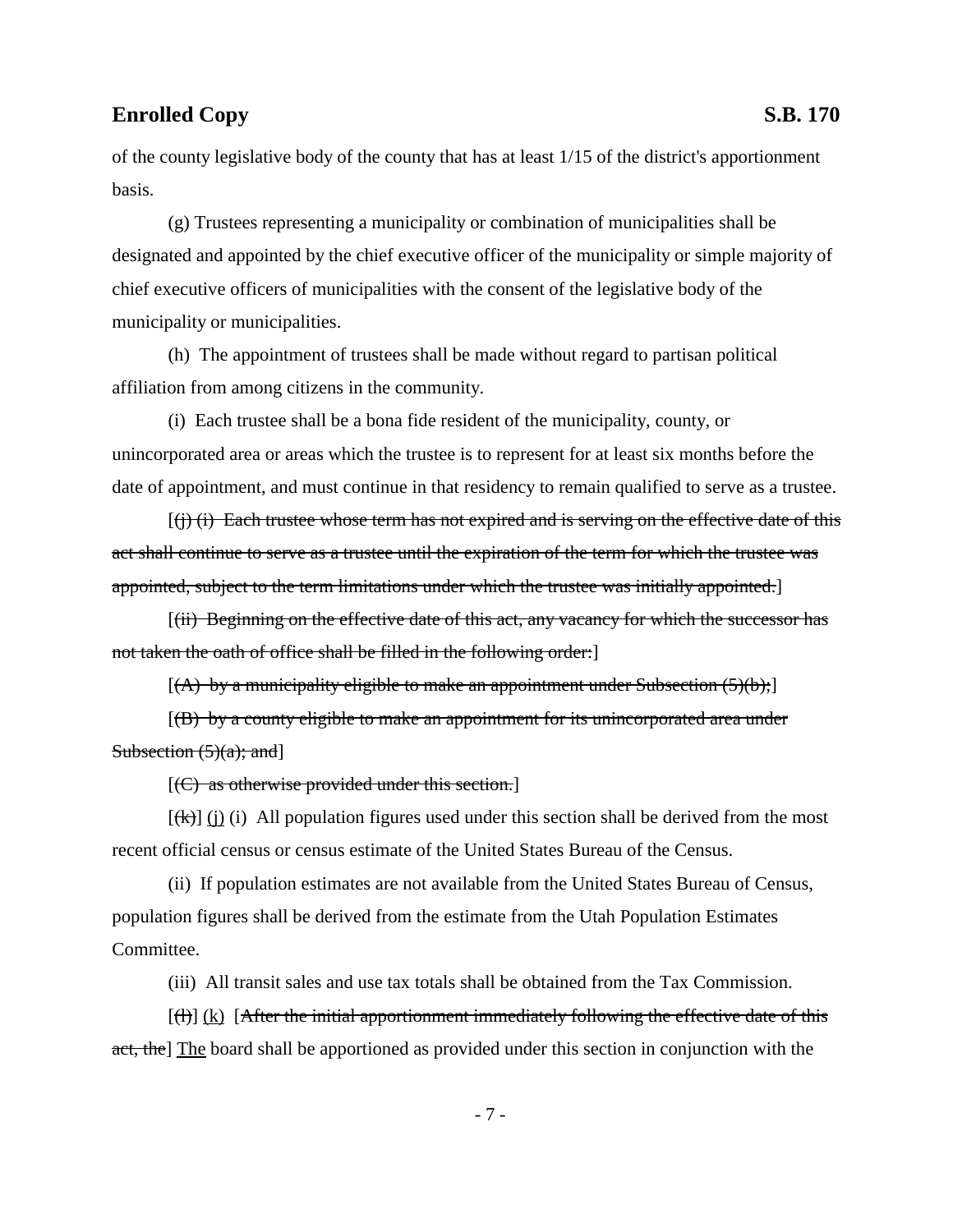decennial United States Census Bureau report every ten years.

(i) Within 120 days following the receipt of the population estimates under this Subsection  $(5)(k)$ , the district shall reapportion representation on the board of trustees in accordance with this section.

(ii) The board shall adopt by resolution a schedule reflecting the current and proposed apportionment.

(iii) Upon adoption of the resolution, the board shall forward a copy of the resolution to each of its constituent entities as defined under Section 17A-1-501.

(iv) The appointing entities gaining a new board member shall appoint a new member within 30 days following receipt of the resolution.

(v) The appointing entities losing a board member shall inform the board of which member currently serving on the board will step down upon appointment of a new member under Subsection  $(5)(k)(iv)$ .

(6) (a) Except the initial trustees, the terms of office of the trustees shall be  $[\text{three}]$  two years or until their successors are appointed, qualified, seated, and have taken the oath of office.

(b) At the first meeting of the initial trustees held after July 1, 2004, the directors shall designate by the drawing of lots  $[+/3]$  for  $1/2$  of their number to serve for one-year terms[ $, +/3$ ] and for  $1/2$  for two-year terms[, and  $1/3$  for three-year terms].

(c) A trustee may not be appointed for more than  $[\text{two}]$  three successive full terms.

(7) (a) Vacancies shall be filled by the official appointing the member creating the vacancy for the unexpired term, unless the official fails to fill the vacancy within 90 days.

(b) If the appointing official under Subsection (2) does not fill the vacancy within 90 days, the board of trustees of the authority shall fill the vacancy.

(c) If the appointing official under Subsection (5) does not fill the vacancy within 90 days, the governor, with the advice and consent of the Senate, shall fill the vacancy.

(8) (a) Each trustee may cast one vote on all questions, orders, resolutions, and ordinances coming before the board of trustees.

(b) A majority of all members of the board of trustees are a quorum for the transaction of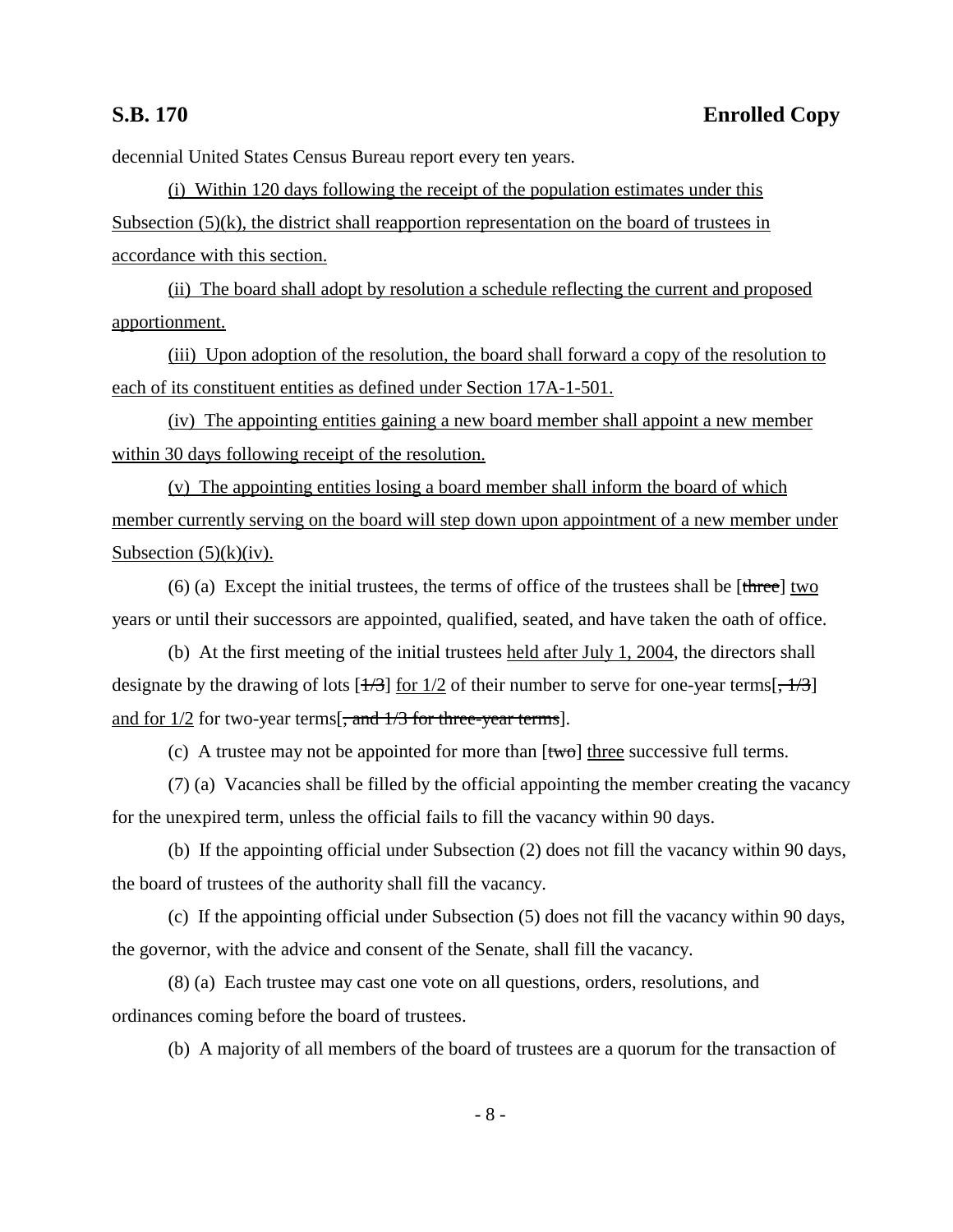business.

(c) The affirmative vote of a majority of all trustees present at any meeting at which a quorum was initially present shall be necessary and, except as otherwise provided, is sufficient to carry any order, resolution, ordinance, or proposition before the board of trustees.

(9) The district shall pay to each trustee:

(a) an attendance fee of \$50 per board or committee meeting attended, not to exceed \$200 in any calendar month to any trustee; and

(b) reasonable mileage and expenses necessarily incurred to attend board or committee meetings.

(10) (a) Members of the initial board of trustees shall convene at the time and place fixed by the chief executive officer of the entity initiating the proceedings.

(b) Immediately upon convening, the board of trustees shall elect from its membership a president, vice president, and secretary who shall serve for a period of two years or until their successors shall be elected and qualified.

(11) At the time of a trustee's appointment or during a trustee's tenure in office, a trustee may not hold[ $: (a)$  any elected public office with the United States, the state, or any political subdivision of either; or (b)] any employment, except as an independent contractor or elected public official, with a county or municipality within the district.

Section 4. Section **17A-2-1051** is amended to read:

### **17A-2-1051. Members of board subject to recall.**

(1) (a) [Every]  $\Delta$  member of the board of trustees of a district [shall be] is subject to recall [for cause] at any time by the governing body of the municipality, county, or unincorporated county area from which  $[he]$  the member is appointed  $[\frac{1}{2}$ , and any.

(b) A recall of a member of the board of trustees shall be made in the same manner as original appointment.

(c) The appointing entities shall provide written notice to the member of the board of trustees being recalled.

(2) Upon written notice to the board, a member  $[*upon notice*]$  may resign  $[*his*]$  the board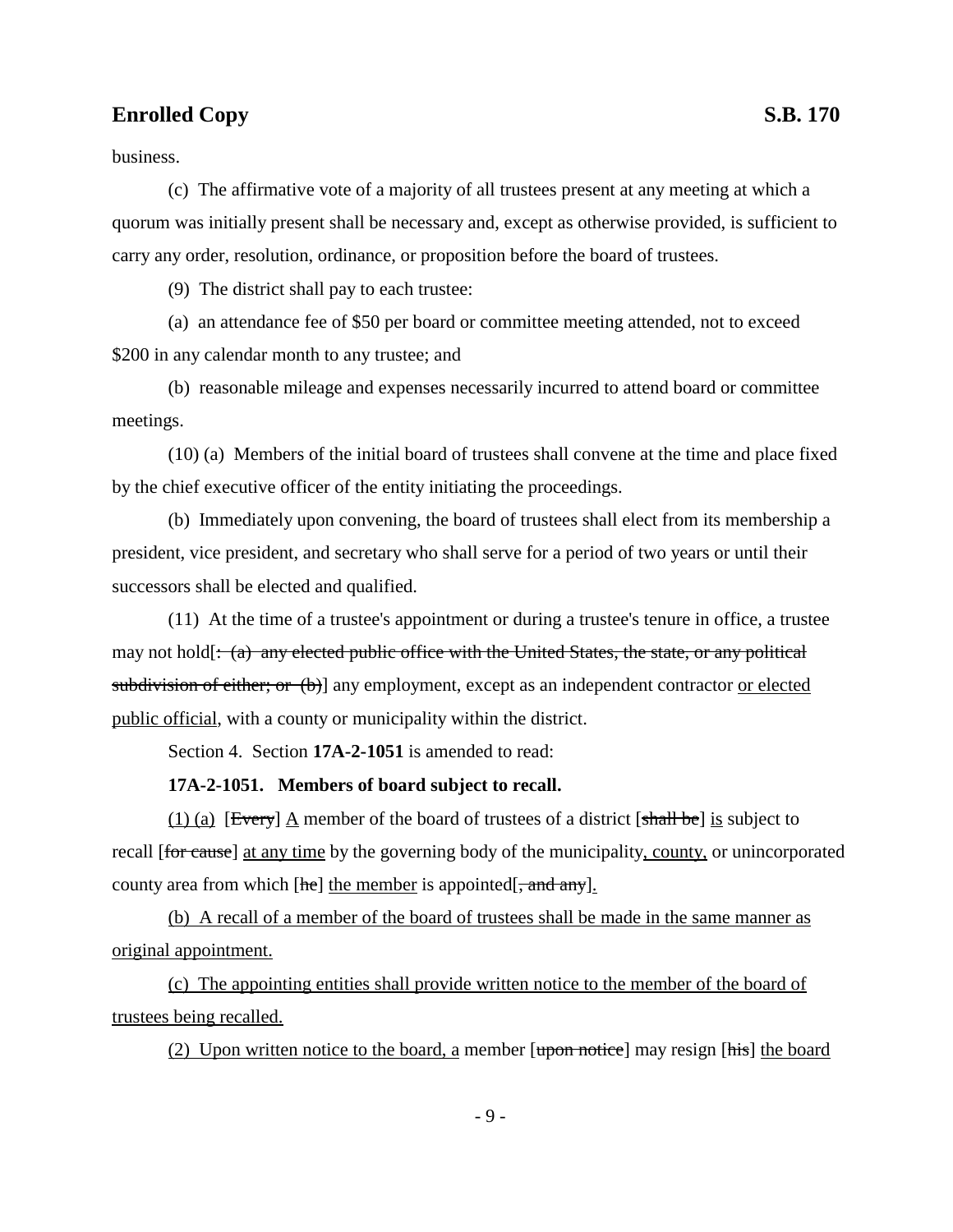member's position as trustee.

(3) If a member of the board is recalled or resigns under this section, the vacancy shall be filled in accordance with Subsection 17A-2-1038(7).

Section 5. Section **17A-2-1060.1** is enacted to read:

## **17A-2-1060.1. Transit districts to submit agendas and minutes of board meetings.**

(1) The board shall submit to each constituent entity as defined in Section 17A-1-501:

(a) a copy of the board agenda and a notice of the location and time of the board meeting within the same time frame provided to members of the board prior to the meeting; and

(b) a copy of the minutes of board meetings within five working days following approval of the minutes.

(2) The board may submit notices, agendas, and minutes by electronic mail if agreed to by the constituent entity as defined under Section 17A-1-501.

Section 6. Section **17A-2-1063** is amended to read:

### **17A-2-1063. Transit district special services.**

(1) As used in this section, "bureau" means a recreational, tourist, or convention bureau established under Section 17-31-2.

(2) (a) A district may lease its buses to private certified public carriers or operate transit services requested by a governmental entity when a bureau certifies that privately-owned carriers furnishing like services or operating like equipment within the area served by the bureau have declined to provide the service or do not have the equipment necessary to provide the service.

(b) A district may lease its buses or operate services as authorized under Subsection (2)(a) outside of the area served by the district.

(3) A district may provide school bus services for transportation of pupils and supervisory personnel between homes and school and other related school activities within the area served by the district, or may provide the transportation of passengers covered by an elderly or disabled persons program within the district where all or part of the transportation services are paid for by public funds.

(4) Notwithstanding the provisions in Subsection (3), a municipality or county is not